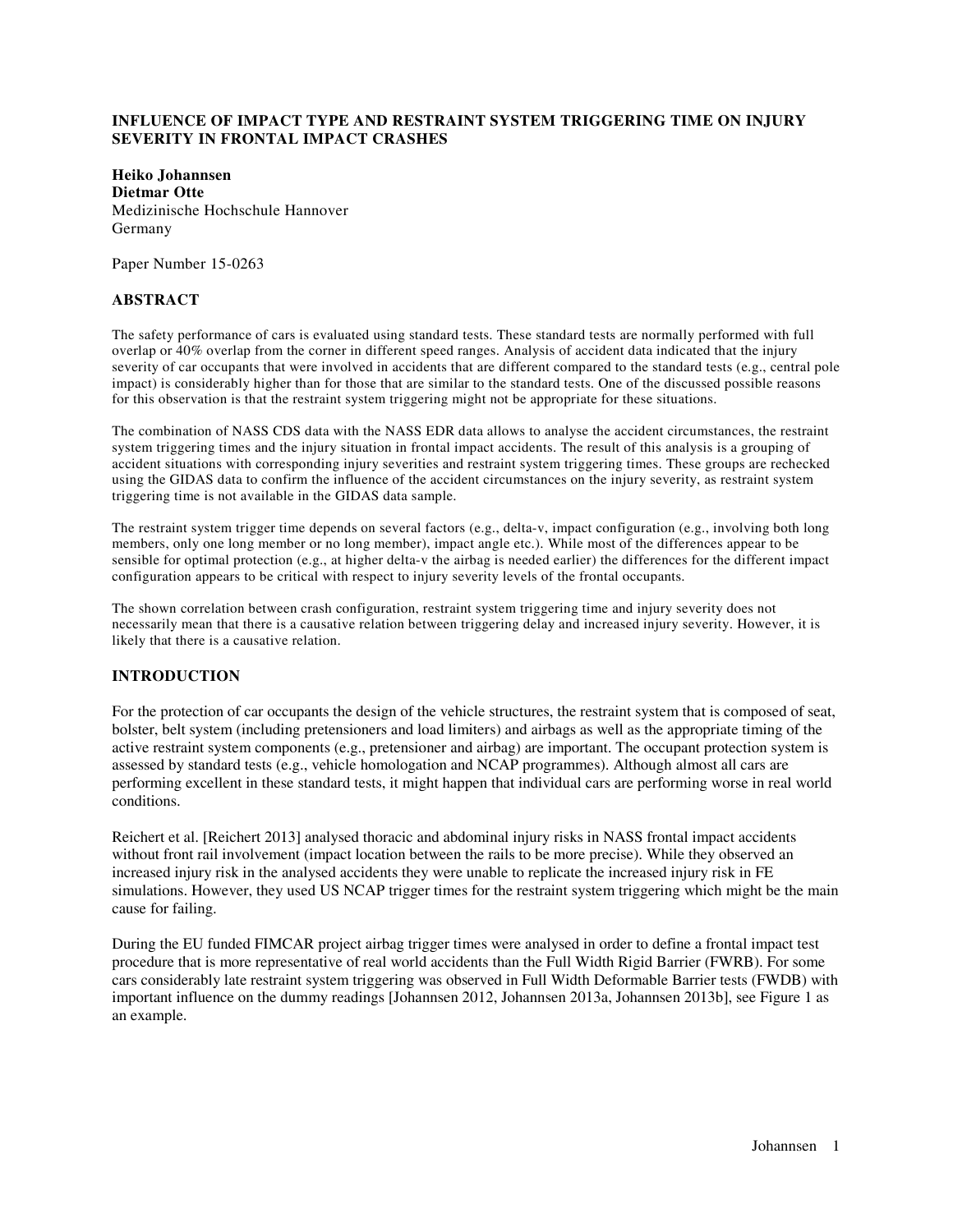





*Figure 1. (a) Late air bag deployment in 40 km/h FWDB test and its consequences for head acceleration. (b) At approximately 30 ms the air bag starts to deploy and (c) at approximately 50 ms the head contacts the deploying air bag [Johannsen 2013a].* 

In a physical reconstruction of a real world accident (approx. 35 km/h against a small object between the rails) the airbag was fired at approx. 90 ms by the ECU resulting in a contact between deploying airbag and the occupant in forward movement, see Figure 2 (note: in the original accident a rear facing CRS was positioned at the front passenger seat and the reconstruction was repeated to analyse the consequences for adults).



deploys

*Figure 2. Front seat passenger airbag deployment in an accident reconstruction.* 

In accident studies it is normally not possible to assess the restraint system firing time due to missing data insight into the control units. So it is normally only possible to assess whether or not an active restraint system was fired at all. The US NASS EDR data (Event Data Recorder) [Da Silva 2008; Dalmotas 2009; Gabler 2008] allows to also consider the firing time as it is normally recorded in the data sets.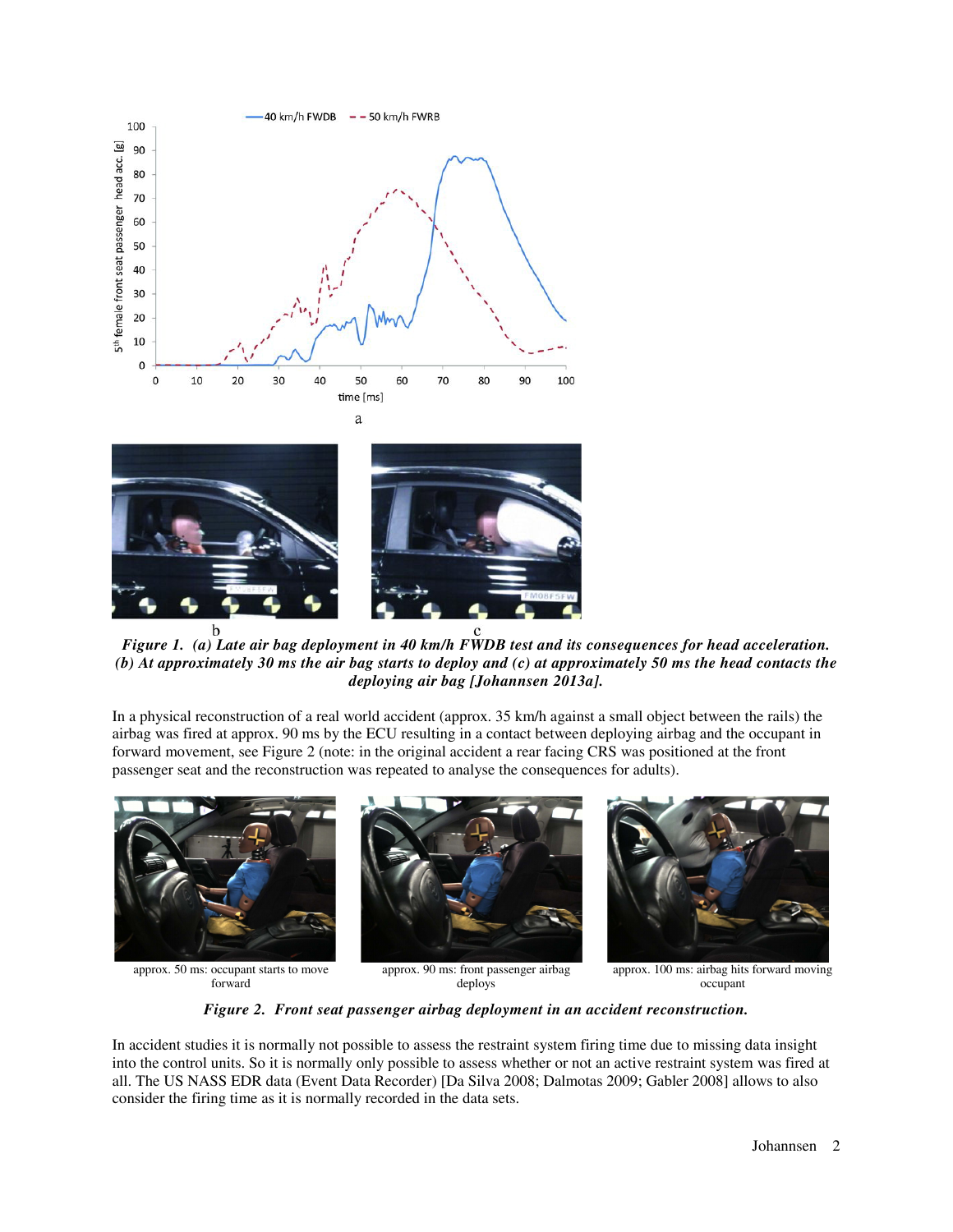### **METHOD**

For the EDR data analysis NASS CDS data for the accident years 2000 to 2012 were considered. Furthermore only MAIS 2+ injured belt restrained (according to NASS CDS data set) drivers that had a frontal impact and where EDR data are available were included. This selection resulted in 188 cases.

For some of the cases the restraint system trigger time was not recorded in the EDR spread sheet. These cases were excluded from the analysis. The same is true for most of the analyses for the cases without airbag deployment. These 19 cases were analysed seperately. Following this selection 155 cases with available restraint system triggering time were included.

In a last step roll-over cases were excluded as well as cases without pictures of the case car. Finally 148 MAIS 2+ injured car drivers using the seat belt that were involved in a frontal impact accident in the years 2000 to 2012 without roll-over and available restraint system triggering time were included in the study.

Because the structural interaction appears to be an important influencing factor for the restraint system triggering, all cases were categorised as good structural interaction, under- / overrun, between rails or small overlap (impact zone outside the rails) respectively by checking the images of the deformed cars.

The delta-v of the case cars was retrieved from the EDR data in most of the cases except for cases where the delta-v was not available or wrong without doubts. The latter one was for example true for cases with interruption of the data storage process before the end of the impact phase. In some other cases the recorded delta-v does not fit with the vehicle deformation. For those cases the reconstructed delta-v was considered.

The restraint system triggering time is recorded in the EDR data set as the time between the algorhythm enable signal (normally a vehicle acceleration exceeding 2 g) and the driver airbag system triggering signal (in case of multiple stage airbags the trigger time of the first stage). In some cases the accident was recorded as two or more events in the EDR spread sheets. For those cases the time between preceeding non-deployment events were added to the triggering time of the deployment event.

For the GIDAS analysis frontal impact accidents of ECE R94 compliant cars (i.e., for this study year of first registration after 2003) with MAIS 2+ injured front seat occupants in cars with a front airbag at the relevant seating position were considered. The data set includes 91 occupants meeting the criteria. Structural interaction issues were identified using the CDC and the information in the database whether or not over- / underrun occurred. Delta-v information was obtained from the reconstruction.

# **DATA ANALYSIS**

The data analysis is separated into the analysis of the NASS EDR data with airbag deployment, NASS EDR data without airbag deployment and the GIDAS data.

#### **NASS EDR Data with Airbag Deployment**

The focus of this study is the analysis of the restraint system trigger time and to evaluate the restraint system trigger time influencing factors. The distribution of the restraint system trigger time dependending on the delta-v is shown in Figure 3. The trigger time varies between 2 and more than 600 ms. The average trigger time is 65 ms. When comparing this time with the average trigger time in FWRB tests of approx. 7 ms [Dalmotas 2009], it is obvious that the trigger time in real world accidents is normally later. However, in an accident with a lower crash severity (e.g., expressed by the delta-v) than in the test it might be sensible to trigger the restraint system later in order to provide optimal performance.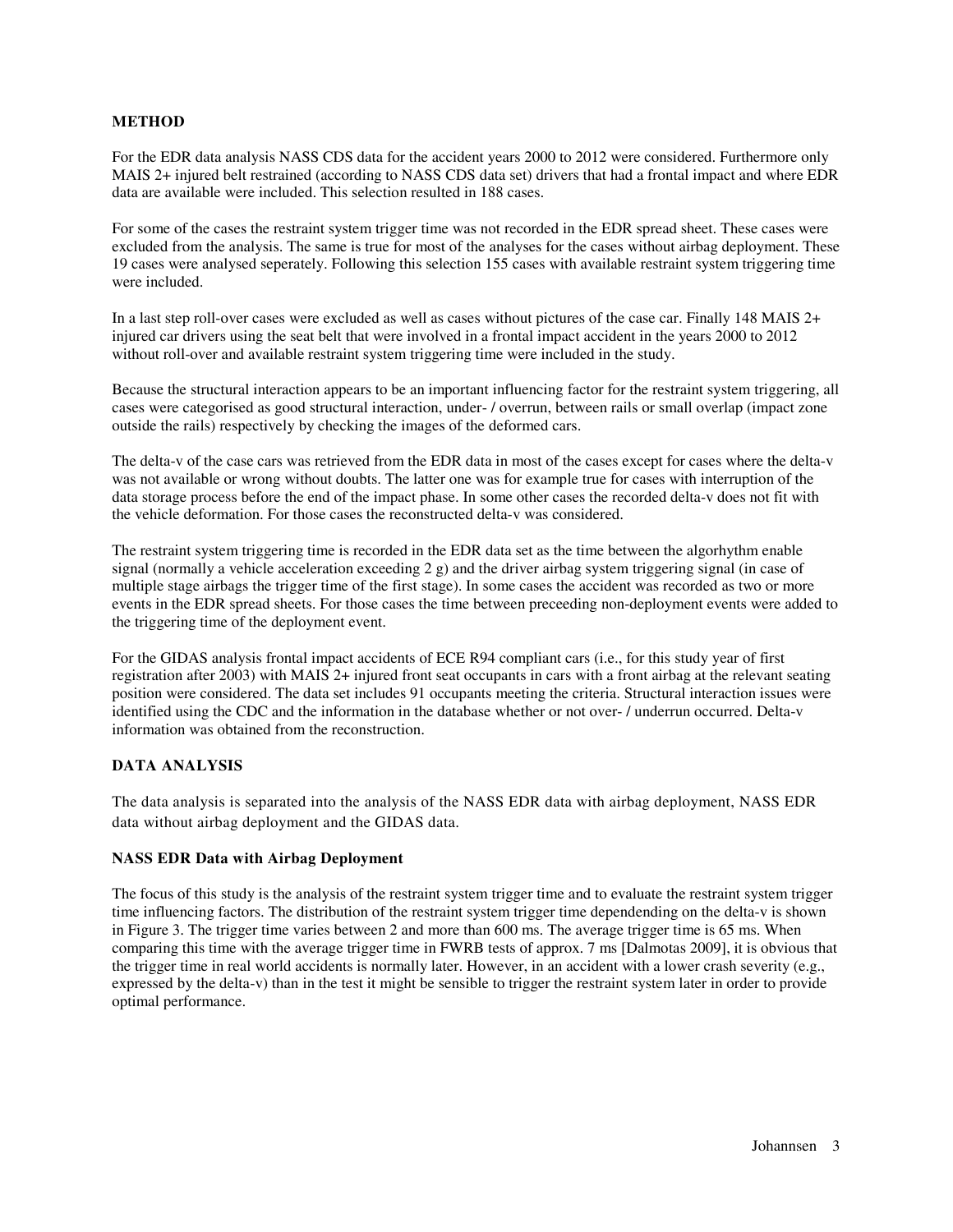

*Figure 3. Restraint system trigger time dependent on delta-v for all 129 car drivers.* 

When dividing the accidents in groups with good structural interaction and those with poor structural interaction (i.e., small overlap, under- / overrun or between rails impact) the average trigger times are 48 ms in the good performing group and 89 ms in the group with poor structural interaction, respectively, see Figure 4.



accidents with good structural interaction accidents with small overlap, impact between rails or under- / overrun

### *Figure 4. Injury severity depending on delta-v and restraint system trigger time for good and poor structural interaction.*

Although even in the accidents with good structural interactions relatively late timing of the airbag was observed there are more cases with long trigger times in the group with poor structural performance, Figure 4. The mean trigger time for the MAIS 2 cases with good structural interaction differs only slightly from the MAIS 3+ cases, 36 ms compared with 49 ms, respectively – see Figure 5.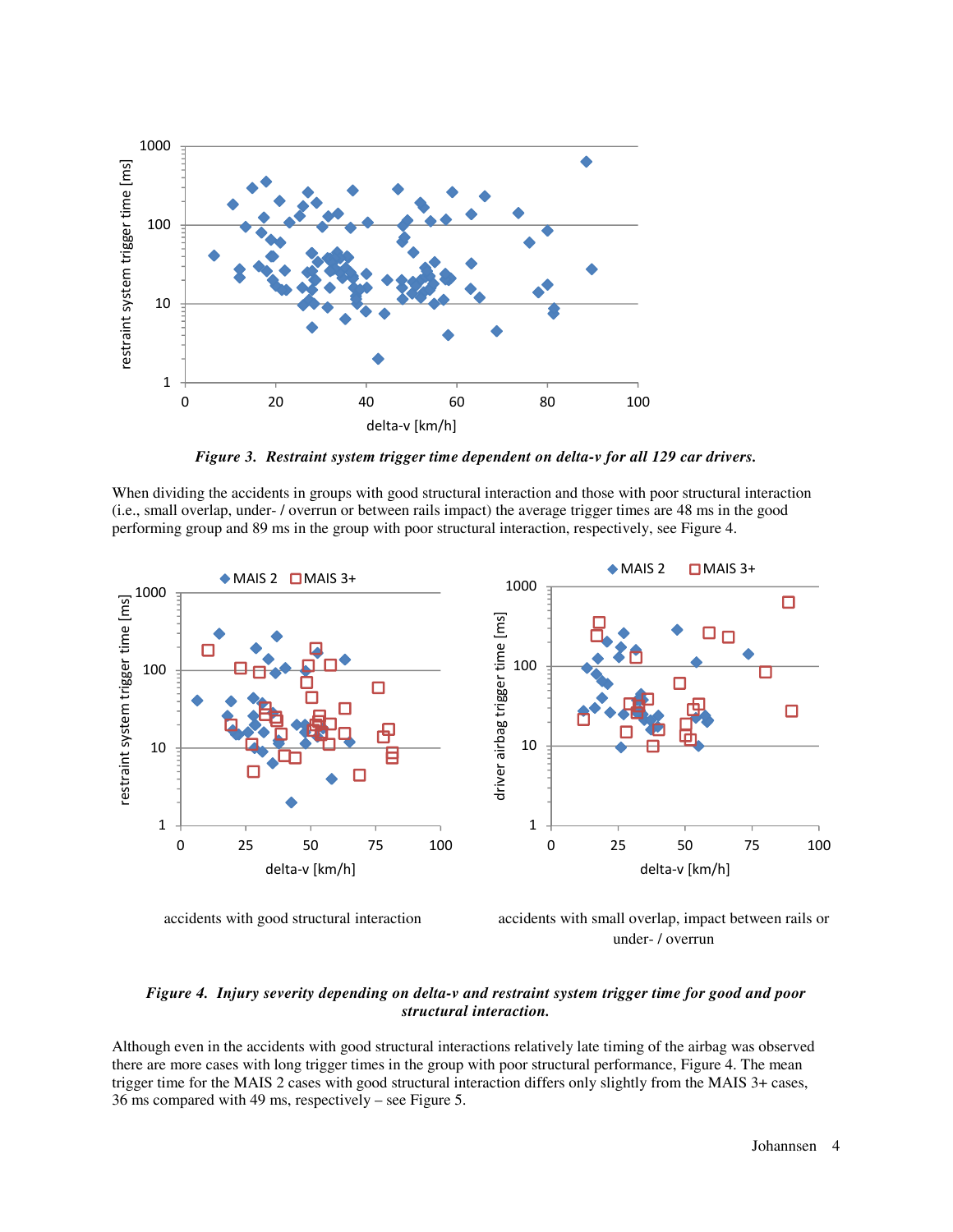

*Figure 5. Injury severity depending on delta-v and restraint system trigger time for good and poor structural interaction.* 

For the cases with poor structural interaction the mean trigger time is much longer for both MAIS 2 and MAIS 3+ injured drivers compared to the cases with good structural interaction. Furthermore there is a large difference between MAIS 2 and MAIS 3+ cases in the group with poor structural interaction, 60 ms compared to 119 ms, respectively.

Further seperation of the group with poor structural interaction would lead to a too small sample size that would not allow further conclusions.

## **NASS EDR Data without Airbag Deployment**

Looking at the cases without airbag deployment there are much more cases with poor structural interaction than with good structural interaction, see Figure 6. Furthermore 4 of the 5 non deployment cases with good structural interaction had a delta-v below 20 km/h, while this is true for only 3 of the 14 cases with poor structural interaction. In only one case with good structural interaction the non deployment resulted in MAIS 3 injuries while in 3 of the the cases with poor structural interaction the injury severity was MAIS 3, MAIS 4 and MAIS 5, respectively. The MAIS 3 case with good structural interaction was a multiple impact event – first with a small tree and approx. 30 m later with a wall – which could explain the MAIS 3 injuries.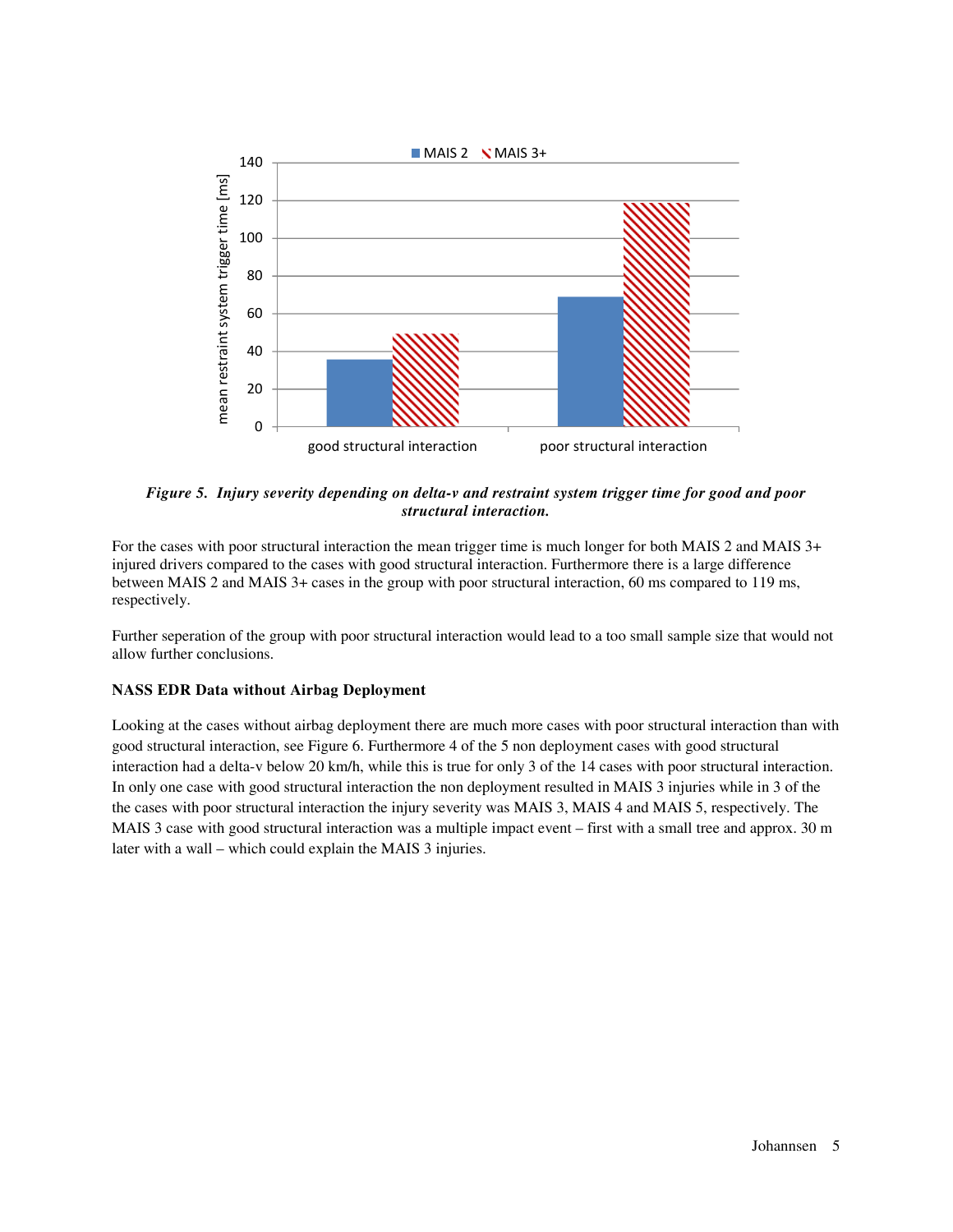

*Figure 6. Delta-v and injury severity in non deployment cases.* 

#### **GIDAS Data**

The GIDAS data sample indicates that the injury severity for the head and chest is considerable higher in the cases with poor structural interaction. Especially for head, chest and abdomen it is expected that the injury risk is sensitive on the restraint system triggering time.For the arms and legs there appears to be no important difference between the accidents with and without good structural interaction. For the abdomen it is difficult to judge – the share of abdomen injuries is higher in the group with poor structural interaction while AIS 3+ injuries are only observed for the accidents with good structural interaction.



no poor structural interaction observed (n=71) poor structural interaction observed (n=20)

*Figure 7. Injury severity depending on structural interaction assessment.*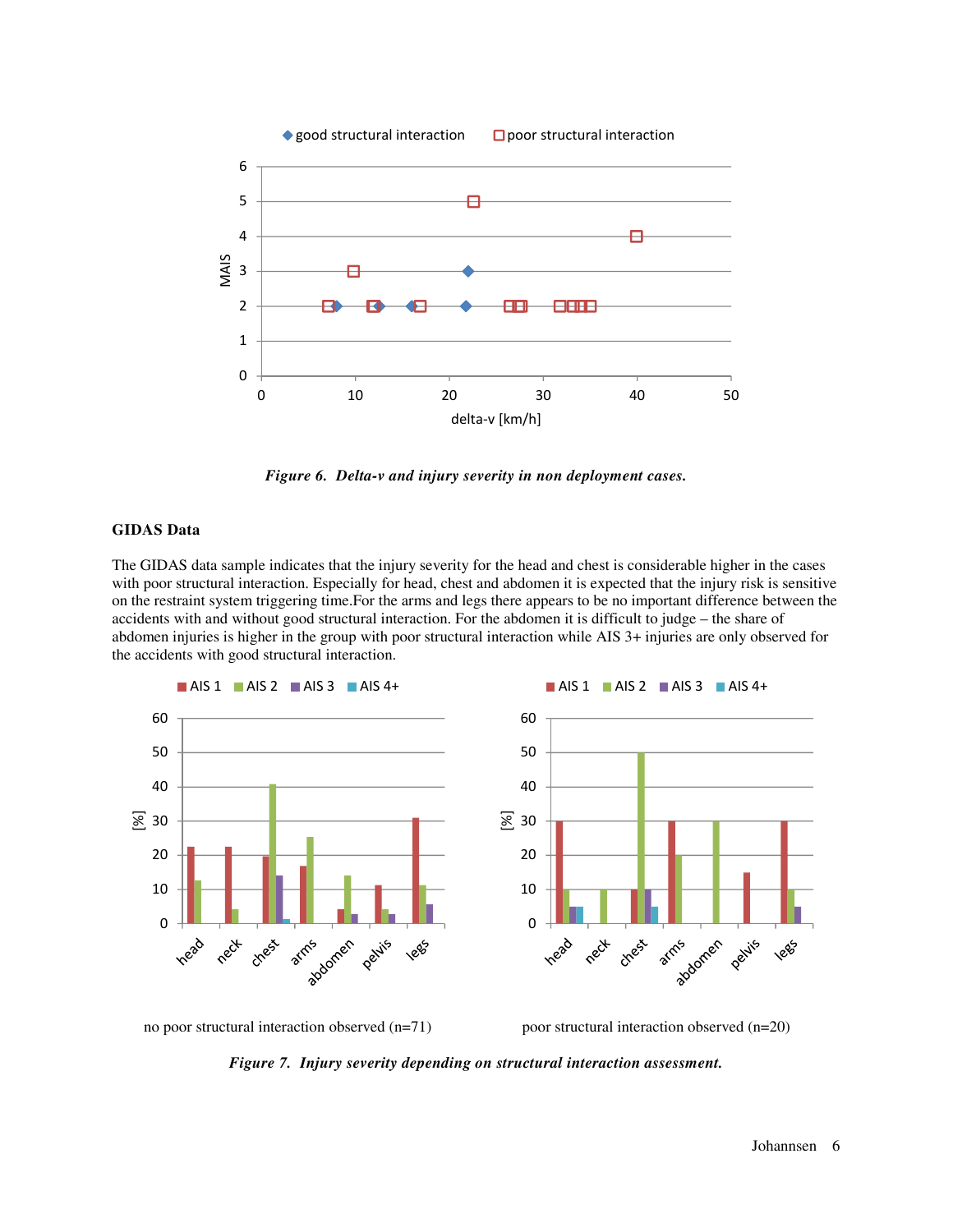### **DISCUSSION AND CONCLUSION**

The analysed accident data indicates that restraint system triggering time is much later than in the standard tests (e.g., FMVSS 208 full frontal test) in a large number of cases. While triggering times just being later does not necessarily mean that they are too late. For example accidents with light accident severity require a late triggering of restraint systems. However, in a small number of crash tests it was proven that the late ECU airbag triggering results in considerably higher dummy readings.

The NASS EDR data with airbag deployment indicates that the restraint system trigger time tends to be later in cases with poor structural interaction (i.e., small overlap, impact between rails and under- / overrun scenarios). It is expected that the firing decision is more difficult to safeguard in these condictions compared for example with a FWRB test.

Furthermore the injury severity appears to be higher in cases with high accident severity and late restraint system trigger time. Furthermore the analysed GIDAS data shows that the injury severity for those body regions that are expected to be sensitive to the restraint system trigger time (i.e., head and thorax) is higher in the cases with poor structural interaction. This is interesting because those cases are expected to mainly increase intrusion related injury risks. However, for accidents with high accident severity and poor structural interaction it is also expected that the acceleration history would have a more injury causing shape (i.e., back loaded pulse).

Unfortunately for approx. half of the analysed NASS EDR data (accident years 2011 nd 2012) the individual injuries were not yet coded at the NASS CDS web site. Therefore it is not yet possible to confirm the observation from the GIDAS data sample with EDR data. The EDR data set mainly contains newer accident years due to the introduction phase of EDR.

As a next step it would be sensible to run accident reconstructions with observed and modifed restraint system trigger time in order to verify whether or not the timing was wrong in individual cases.

### **ACKNOWLEDGEMENTS**

The NASS EDR data and NASS CDS data analysed for this study was collected during a Bachelor Thesis of Iryna Shevchenko [Shevchenko 2014].

#### **REFERENCES**

DaSilva MP: "Analysis of Event Data Recorder Data for Vehicle Safety Improvement." Report No. DOT HS 810 935; NHTSA; Washington, DC; April, 2008

Dalmotas DJ, German A and Comeau J-L; "Crash Pulse Analysis using Event Data Recorders"; Proceedings of the 19th Canadian Multidisciplinary Road Safety Conference, Saskatoon, Saskatchewan, June 8-10, 2009.

Gabler HC, Thor CP and Hinch J: "Preliminary Evaluation of Advanced Air Bag Field Performance using Event Data Recorders." Report No. DOT HS 811 01; National Highway Traffic Safety Administration; Washington, DC; August, 2008

Johannsen, H.; Edwards, M.; Lazaro, I.; Adolph, T.; Versmissen, T.; Thomson, R.: "FIMCAR – Frontal Impact Assessment Approach"; Presentation of Project Results at 52<sup>nd</sup> GRSP Session, Geneva 2012 available online at http://www.unece.org/fileadmin/DAM/trans/doc/2012/wp29grsp/GRSP-52-24e.pdf.

Johannsen, H.; Adolph, T.; Edwards, M.; Lazaro, I.; Versmissen, T.; Thomson, R.: "Proposal for a Frontal Impact and Compatibility Assessment Approach Based on the European FIMCAR Project" Traffic Injury Prevention Volume 14 Supplement 1, 2013a.

Johannsen, H.: "I Summary Report". In Johannsen, H. (Editor): "FIMCAR – Frontal Impact and Compatibility Assessment Research". Universitätsverlag der TU Berlin, Berlin 2013b.